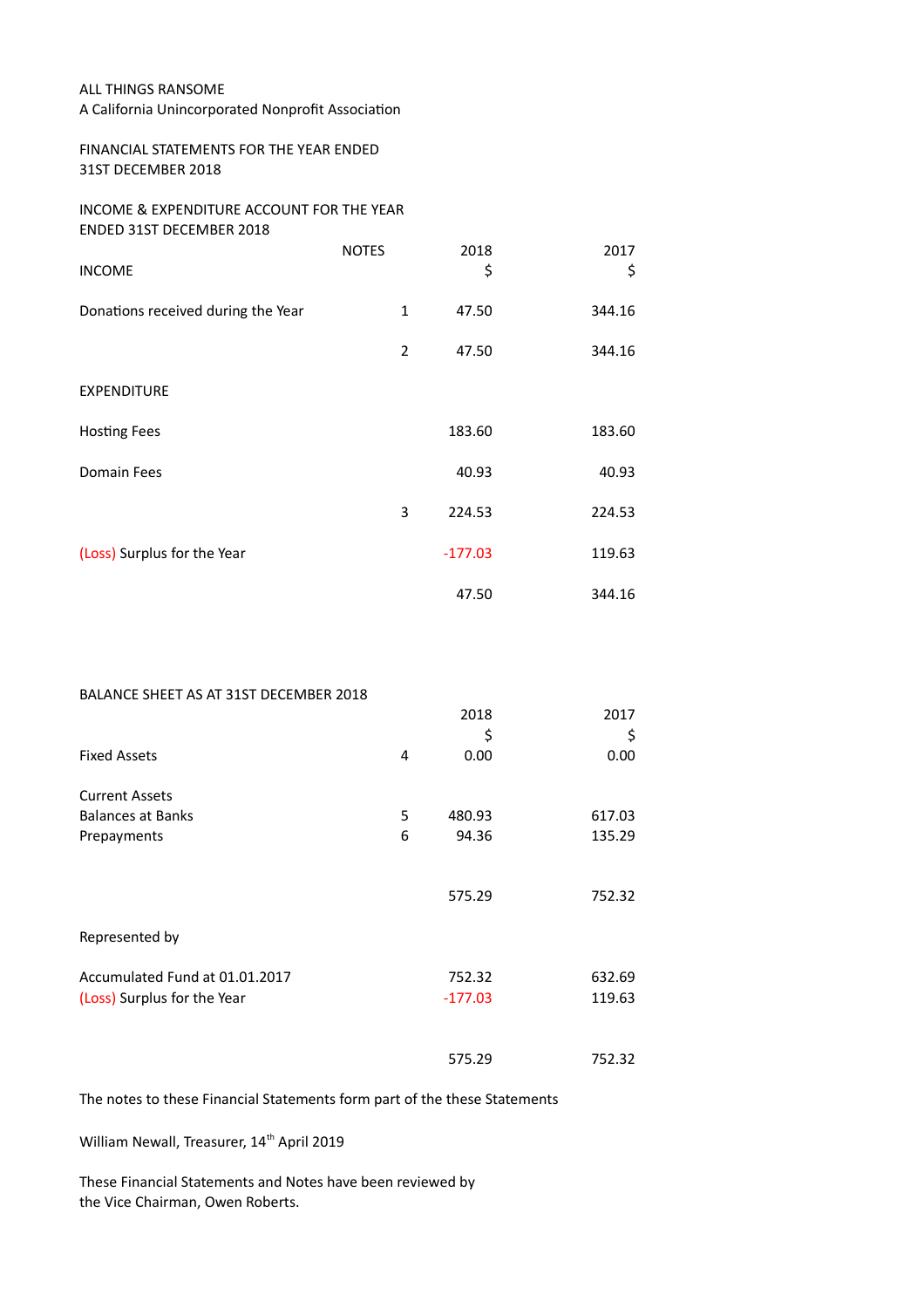#### **ALL THINGS RANSOME**

A California Unincorporated Nonprofit Association

#### **NOTES TO THE FINANCIAL STATEMENTS FOR THE YEAR ENDED 31ST DECEMBER 2018 These notes form part of the accounts.**

- 1 Donations during the year are the sums kindly donated in response to our appeal. (In 2018 No appeal). All donations received through PayPal are net after PayPal's charges have been deducted.
- 2 All income and expenditure in sums other than US\$ has been converted at the rate ruling at the date the income was received or the expenditure incurred, or the date when PayPal converted non \$ donations at its own rate. PayPal charge between 4 & 9% of the donation, this will include currency conversion and cross border fees where applicable. Donors do have the option of paying for these fees themselves.
- 3 Expenditure charged is that which actually relates to the year. If a proportion of any expenditure incurred relates to a future year, that proportion is carried forward as a prepayment.
- 4 All Things Ransome has no Fixed Assets. All material displayed on the site remains the copyright of the original author. The domain names of All Things Ransome and TarBoard are in the name of the Association as is the hosting agreement. As well as the domain for allthingsransome.net we also hold and pay for the allthingsransome.org version which feeds through to the .net version.
- 5 Bank balances include one account on which a minimum amount of \$100.00 has to be maintained to avoid charges; plus the balance on our PayPal account. In July 2019 we closed one Redwood bank account transferring the balance to the other account so releasing the minium balance requirement.
- 6 Prepayments relate to the proportion of the domain and hosting fees that relate to a period beyond the year end.

### **POST BALANCE SHEET EVENTS**

We are due to pay hosting charges of about \$185 in March 2019, all domain charges are now paid up to 2020. These sums together with the amounts of \$100 that we have to retain on the US bank accounts, to avoid charges, are covered by the successful appeal we made in October 2017. Thanks to the generosity of our donors in 2017, this means we have hope to defer any further appeal to late 2019 unless any unexpected expenses arise.